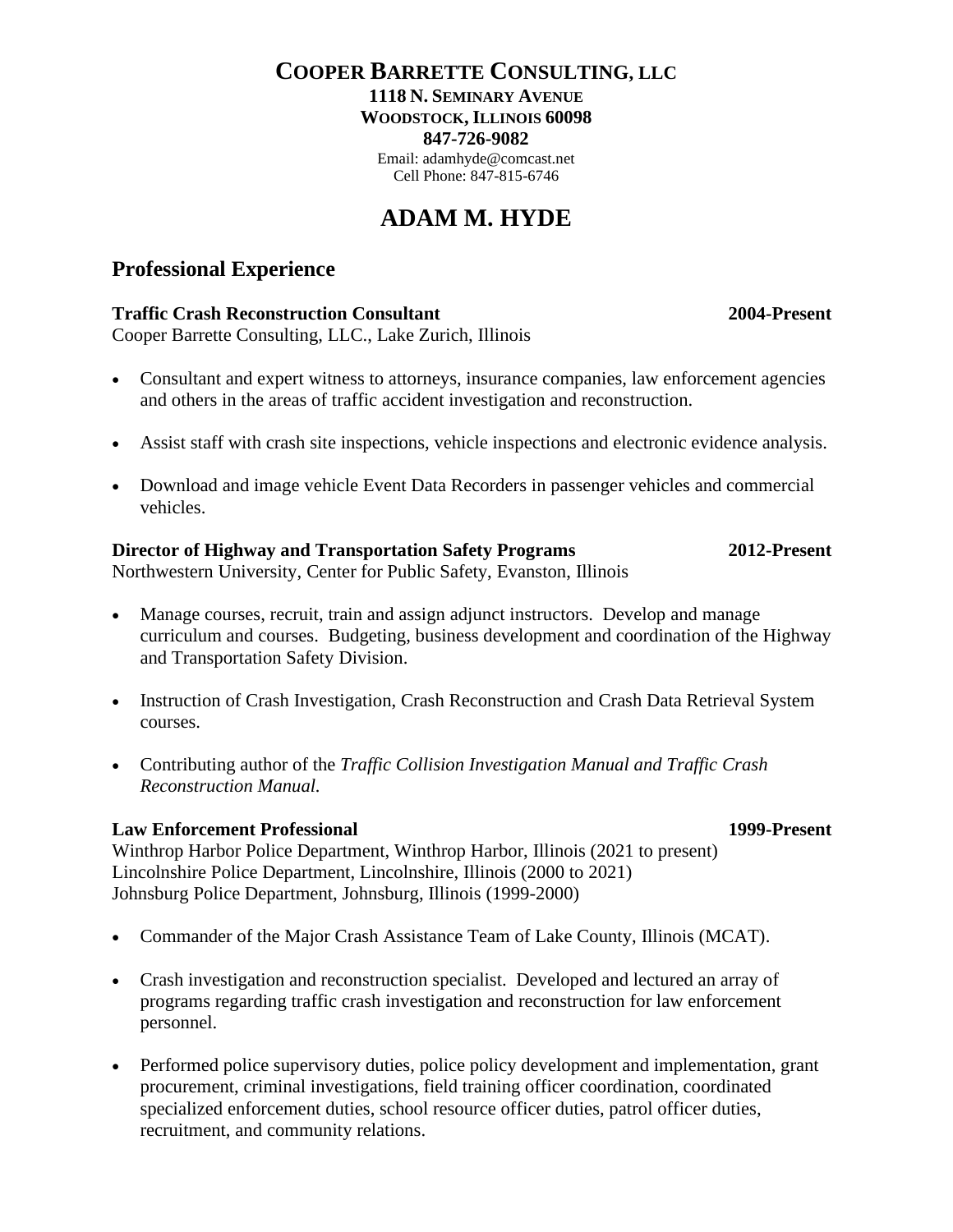• Consult and provide case review, expert witness testimony, and educational programs in the area of traffic crash investigation and reconstruction.

## **Education**

Northwestern University Center for Public Safety School of Police Staff and Command Class #469, January 2020 Evanston, Illinois

B.A. Degree, Criminal Justice Studies Columbia College, 2003 Columbia, Missouri

Engineering Studies and Criminal Justice Studies Iowa State University, 1996-1999 Ames, Iowa

## **Professional Certifications**

ACTAR Accredited Traffic Accident Reconstructionist, 2016 Federal Aviation Administration Remote Pilot Airman Certificate, 2017 State of Illinois Crash Reconstruction Specialist, 2016 State of Illinois Law Enforcement Officer, 2000 State of Illinois Lead Homicide Investigator, 2011 Northwestern University Center for Public Safety Accident Investigation and Reconstruction Program, 2003-2004 Illinois Truck Enforcement Officer, 2001 Bosch Crash Data Retrieval System Technician and Analyst, 2005 Bosch Crash Data Retrieval System Trainer and Mentor, 2010 Traffic Enforcement LIDAR Trainer, 2005

## **Professional Affiliations**

**Accreditation Commission on Traffic Accident Reconstruction (ACTAR)** Governing Board of Directors Board Member, 2019-Present Chairman of the Organizational Information and Special Projects Committee, 2020-Present

## **National Association of Professional Accident Reconstruction Specialists (NAPARS)**,

Board of Directors Member**,** 2017-Present Board Officer, Secretary, 2020 to Present NAPARS Member, 2010-Present

# **Illinois Association of Technical Accident Investigators (IATAI)**

Member, 2008-Present

## **Accident Reconstruction Network (ARC)**

Member, 2007-2019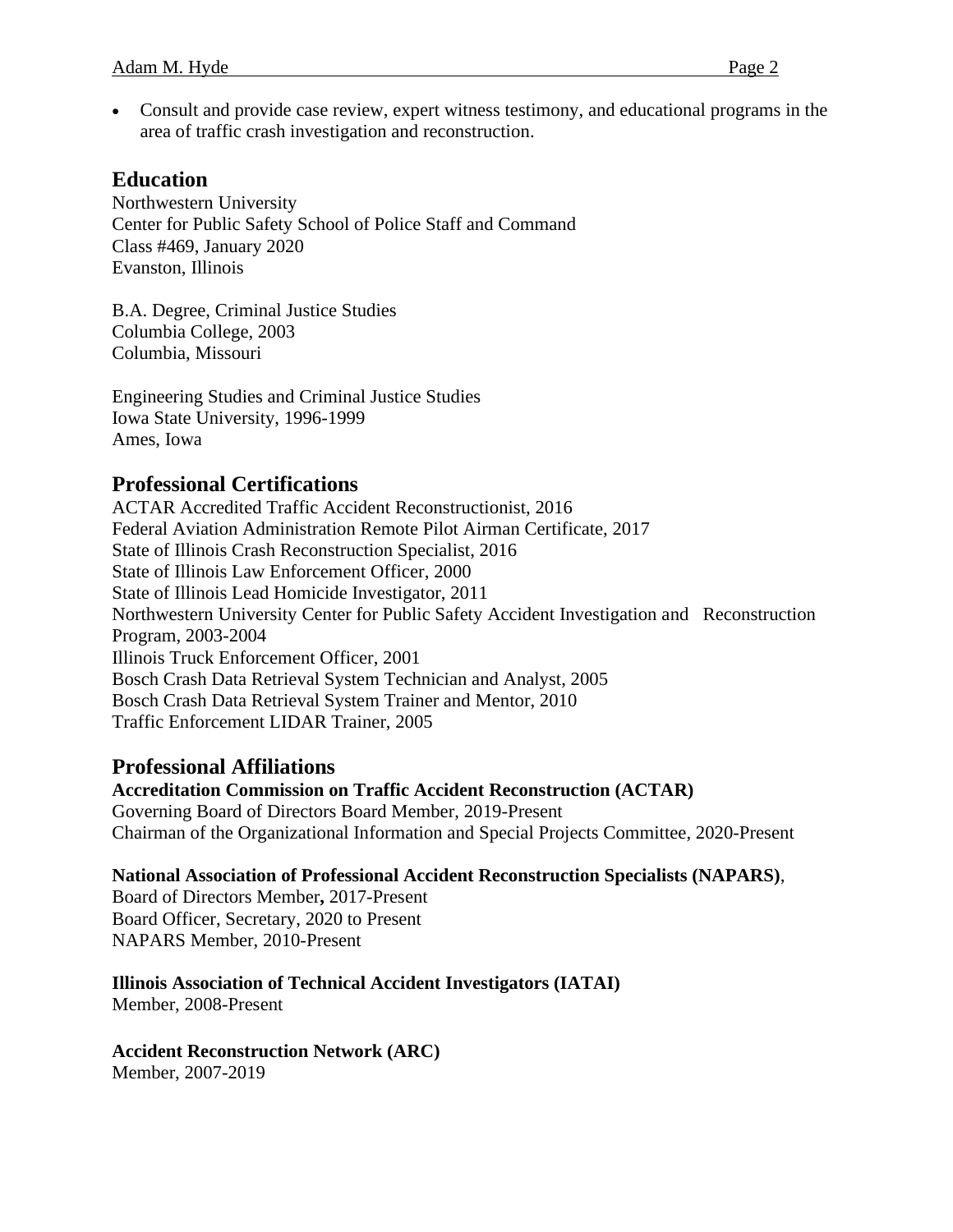## **Professional Achievements**

Northwestern University Franklin M. Kreml Leadership Award, 2020 Police Officer of the Year, Lincolnshire Police Department, 2016 National Crime Victim's Rights Law Enforcement Award, 2012 More than 25 Lincolnshire Police Department Commendations Six Driving Under the Influence Enforcement Awards from AAIM Illinois Department of Transportation Driving Under the Influence Award and Enforcement Video Development

# **Professional Activities**

## **Expert Testimony**

Qualified to provide accident reconstruction testimony.

## **Publications**

Contributing author, 3<sup>rd</sup> Edition of the Traffic Collision Reconstruction Manual, Northwestern University Center for Public Safety, 2021

Contributing author, 10<sup>th</sup> Edition of the Traffic Collision Investigation Manual, Northwestern University Center for Public Safety, 2013

Hyde, Barrette, Lopata, Taylor, "The Application of Unmanned Aerial Systems (UAS) and Aerial Photography to Crash Investigations," NAPARS News, Volume Number 2, July 2017.

Hyde, Manges and DiTallo, *Collision Magazine,* "A Team Approach to Crash Investigation," Collision Publishing, Temecula, California, Fall 2015, Volume 10, Issue 2

Hyde and Barrette, *Collision Magazine,* "Investigation of Traffic Crashes Involving the Inhalation of Difluoroethane," Collision Publishing, Kirkland, Washington, Spring 2013, Volume 8, Issue 1

# **Professional Teaching Experience**

## **Northwestern University Center for Public Safety**

Instructed courses in the traffic crash investigation and reconstruction division.

#### **United Nations Developmental Program and Northwestern University Center for Public Safety**  Programs in Traffic Crash Reconstruction, Kuwait, April and May 2017

## **Crash Data Retrieval System (CDR)**

Have trained, mentored, and certified crash investigators in the proper use, application, and legal process of the CDR Tool

## **Guest Lecture**

California Association of Accident Reconstruction Specialists, October 2021, Lake Tahoe, California, crash investigations, reconstructions and case studies.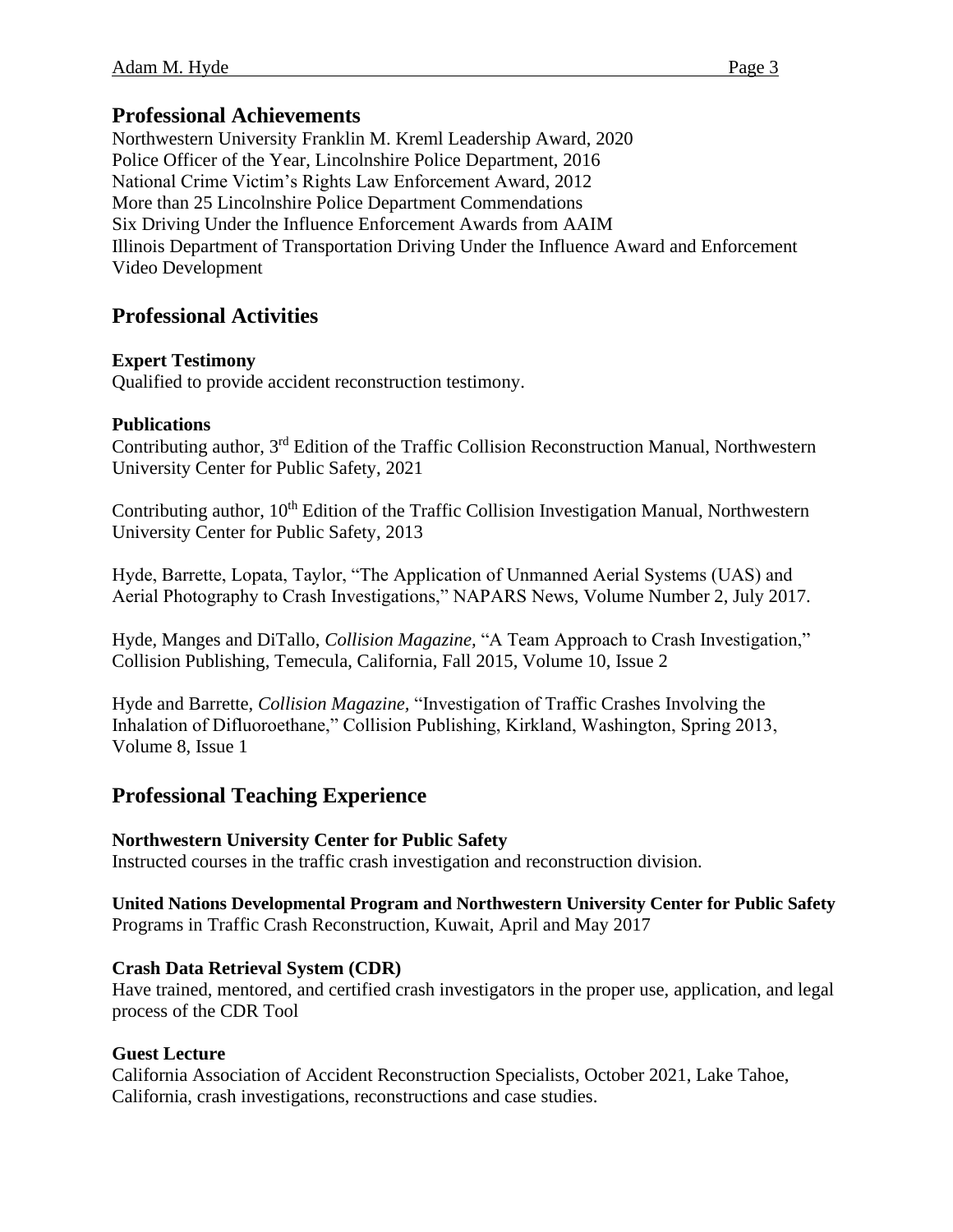Annual Joint Conference, NAPARS, NJARR, NYSTARS, MDATAI and NATARI, October 2021, Ocean City, Maryland, in collision scene documentation and evidence identification.

California Association of Accident Reconstruction Specialists October 2018, Lake Tahoe, California, Crash Data Retrieval and Event Data Recorders

California Association of Accident Reconstruction Specialists, January 2018, Glendora and Vallejo, California, Aerial Photogrammetry in Crash Investigation and Drone Program Initiative, Crash Scene Procedures and Case Studies

Illinois Association of Technical Accident Investigators (IATAI), October 2017, Springfield, Illinois, Aerial Photogrammetry in Crash Investigation and Drone Program Initiative, Crash Scene Procedures

Annual Combined Conference, NAPARS, NJARR, NYSTARS, MDATAI and NATARI, August 2017, Glassboro, New Jersey, Aerial Photogrammetry in Crash Investigation and Drone Program Initiative

Collision Safety Institute and Crash Data Group – CDR Summit January 2016, Houston, Texas, Crash Testing Case Studies with Ignition Cycle Issues

October 2015, Anaheim, California, Event Data Recorders and Reconstruction Application with Case Studies

California Association of Accident Reconstruction Specialists October 2014, Lake Tahoe, California, Force Balance Methodology in Crash Reconstruction

#### **Major Crash Assistance Team**

Multiple programs developed and presented to over 100 police officers in the area of crash investigation and reconstruction.

Instructed educators from around the nation in the area of crash investigation and application of physics from the National Council of Teachers of Mathematics

Coordinated live crash testing, 2009 and 2014

## **Professional Training**

Have attended over 1,900 hours of courses and seminars for traffic safety, to include:

## **Northwestern University Center for Public Safety, Evanston, Illinois**

sUAV (Drone) Application to Crash Reconstruction, 2016 Advanced Crash Reconstruction with Human Factors, 2013 Pedestrian Vehicle Crash Reconstruction, 2009 Heavy Vehicle Crash Reconstruction, 2007 Traffic Engineering Technical Assistant, 2006 Traffic Crash Reconstruction 1 and 2, 2004 Vehicle Dynamics, 2004 Physics and Mathematics Workshop, 2004 Traffic Accident Investigation 1 and 2, 2003